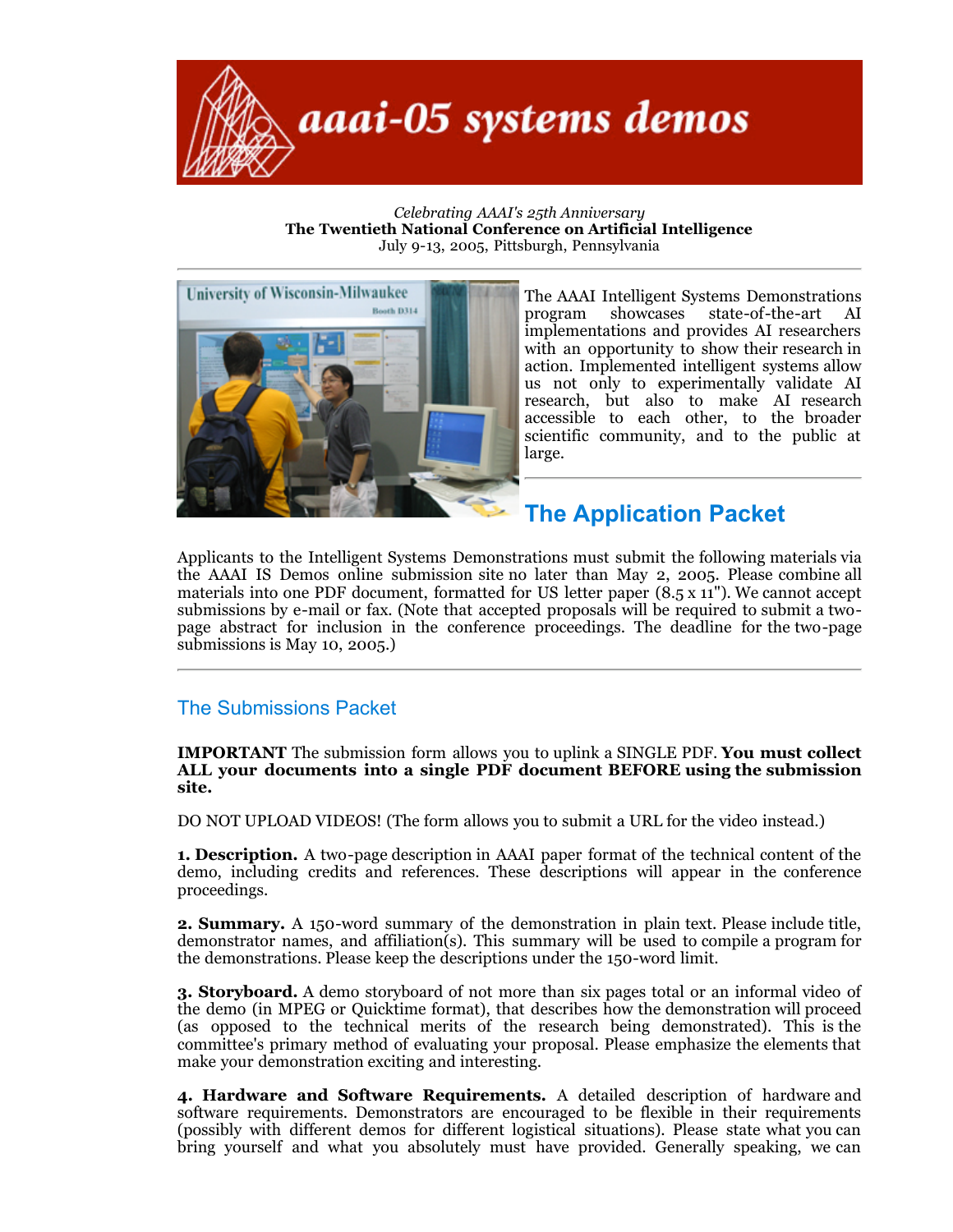bring yourself and what you absolutely must have provided. Generally speaking, we can provide computer monitors and peripherals such as TVs and VCRs, as well as a network connection. Each demonstration will be assigned a table-top in the exhibition area.

Submissions received after the deadlines or that do not meet all requirements detailed above and in the ISD-05 Call for Proposals will not be considered.

## **Demonstrations to be Presented at the Conference**

QuOnto: Querying Ontologies

*Andrea Acciarri, Diego Calvanese, Giuseppe De Giacomo, Domenico Lembo, Maurizio Lenzerini, Mattia Palmieri, and Riccardo Rosati*

Building Applications Using End to End Composition of Web Services *Vikas Agarwal, Girish Chafle, Koustuv Dasgupta, Neeran Karnik, Arun Kumar, Ashish Kundu, Anupam Mediratta, Sumit Mittal, and Biplav Srivastava*

The AI Technologies of the Philadelphia Area Urban Wireless Network Testbed *Gustave Anderson, Andrew Burnheimer, Vincent Cicirello, David Dorsey, Chris Dugan, Iris Howley, Moshe Kam, Joseph Kopena, Rob Lass, Kris Malfettone, Andy Mroczkowski, Gaurav Naik, Max Peysakhov, Brian Pyles, William Regli, Evan Sultanik, James Thiel, Kyle Usbeck, Dan Venutolo, and Marc Winners*

Proving Theorems of Type Theory Automatically with TPS *Peter B. Andrews*

A Learning and Reasoning System for Intelligence Analysis *Mihai Boicu, Gheorghe Tecuci, Cindy Ayers, Dorin Marcu, Cristina Boicu, Marcel Barbulescu, Bogdan Stanescu, William Wagner, Vu Le, Denitsa Apostolova, and Adrian Ciubotariu*

MADbot: A Motivated and Goal Directed Robot *A. Coddington, M. Fox, J. Gough, D. Long, and I. Serina*

Swoogle: Searching for Knowledge on the Semantic Web *Tim Finin, Li Ding, Rong Pan, Anupam Joshi, Pranam Kolari, Akshay Java, and Yun Peng*

Optimal Rhode Island Hold'em Poker *Andrew Gilpin and Tuomas Sandholm*

Evolution of an Empathetic Digital Entity: Phase One *Margaret Manella Kozak*

Language Independent Extractive Summarization *Rada Mihalcea*

TIELT: A Testbed for Gaming Environments *Matthew Molineaux and David W. Aha*

SenseRelate::TargetWord-A Generalized Framework for Word Sense Disambiguation *Siddharth Patwardhan, Satanjeev Banerjee, and Ted Pedersen*

Identifying Similar Words and Contexts in Natural Language with SenseClusters *Ted Pedersen and Anagha Kulkarni*

Song Search and Retrieval by Tapping *Geoffrey Peters, Caroline Anthony, and Michael Schwartz*

The Proteome Analyst Suite of Automated Function Prediction Tools *Brett Poulin, Duane Szafron, Paul Lu, Russell Greiner, David Wishart, Roman Eisner, Alona Fyshe, Brandon Pearcy, Luca Pireddu*

DiamondHelp: A Collaborative Task Guidance Framework for Complex Devices *Charles Rich, Candy Sidner, Neal Lesh, Andrew Garland, Shane Booth, and Markus Chimani*

Remote Supervisory Control of a Humanoid Robot